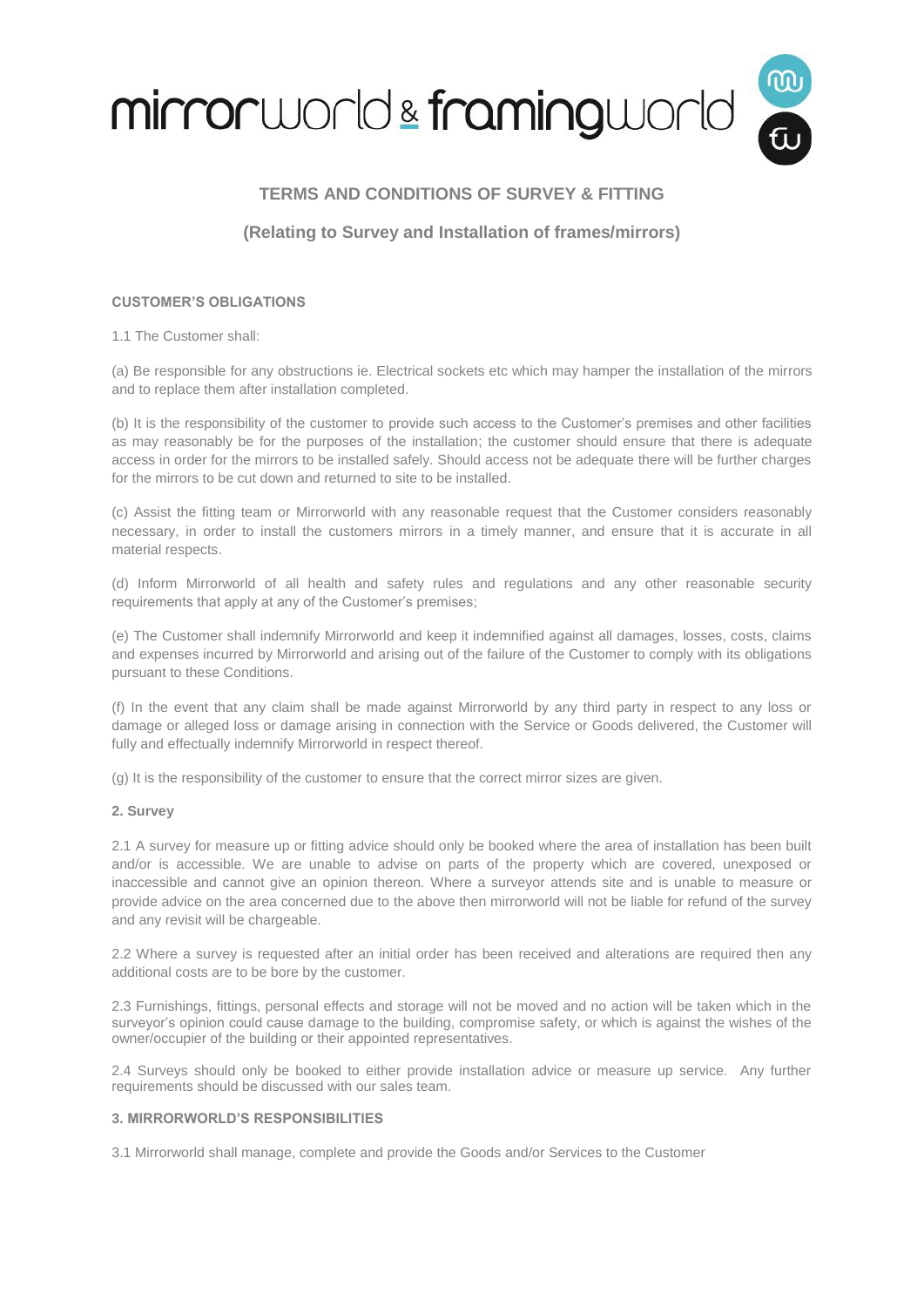# mirrorworld & framingworld



3.3 In relation to the provision of the Services ensure that Key Personnel are suitably skilled, experienced and qualified to carry out the Services and ensure that Mirrorworld's Team use reasonable skill and care in the performance of the Services.

3.47 All fitting teams should observe all health and safety rules and regulations and any other reasonable security requirements that apply at any of the Customer's premises.

3.5 Mirrorworld will notify the Customer as soon as it becomes aware of any health and safety hazards or issues which arise in relation to the provision of the Goods and/or Services;

### **4. CHANGES AND VARIATION**

4.1 If Mirrorworld requests a change to the scope of the installation, the Customer shall not unreasonably withhold or delay consent to it. If the Customer wishes Mirrorworld to proceed with the change, Mirrorworld shall do so, following a variation of this agreement in accordance with Condition 3.2. Unless Mirrorworld's request was attributable to the Customer's non-compliance with the Customer's obligations, neither Mirrorworld's charges nor any other terms of this agreement shall vary as a result of such change.

4.2 In the event of time overruns, should a fitter be unable to complete the work required within the given time slot, the client will be notified **BEFORE** work is carried out, work will only be undertaken over the predetermined time slot with the clients full understanding and consent, on these very rare occasions the extra time will be billed separately.

4.3 All sundries and fixings required to complete your installation are fully inclusive within the quotation price. i.e. Screws, fastenings and adhesive where applicable.

4.4 In the unlikely event that any materials are required to make good prior to installation or materials required during installation e.g. Timber supports that are not itemised in the original quotation will be charged as a separate item.

4.5 Where the requested survey is for the purpose of a quotation, a minimum charge will be levied, should the quoted job proceed, some or all, of the survey fee will be credited against final cost.

4.6 Final quotation over £1500 fee credited in full on completion, final quotation over £750 fee credited 50% on completion, final quotation over £300 fee credited 25% on completion and final quotation under £300 no credit given

### **5. TERMINATION OF INSTALLATION**

5.1 In the event of any of the following Mirrorworld may forthwith (by written notice) terminate the Contract:

Entry by the Customer into a deed of arrangement; Failure by the Customer to comply with any statutory demand served in it under the Insolvency Act 1986; The making of a voluntary arrangement between the Customer and its creditors under the Insolvency Act 1986; The obtaining of any judgment against the Customer or the levying of distress or execution on any premises owned or occupied by the Customer; The appointment of a receiver (whether by the Court or out of Court) of the whole or any part of the Customer's property; The presentation of a petition for the winding up of the Customer or for the appointment of an administrator; or The commission by the Customer of any breach of any contract with Mirrorworld for the supply of Services and/or Goods or otherwise. In the event of any Contract being terminated in accordance with Condition 5.1, all invoices or amounts outstanding will become immediately due and payable by the Customer; Mirrorworld shall not be liable for any loss or damage whatsoever incurred by the Customer arising from cancellation or termination in accordance with this Condition 5.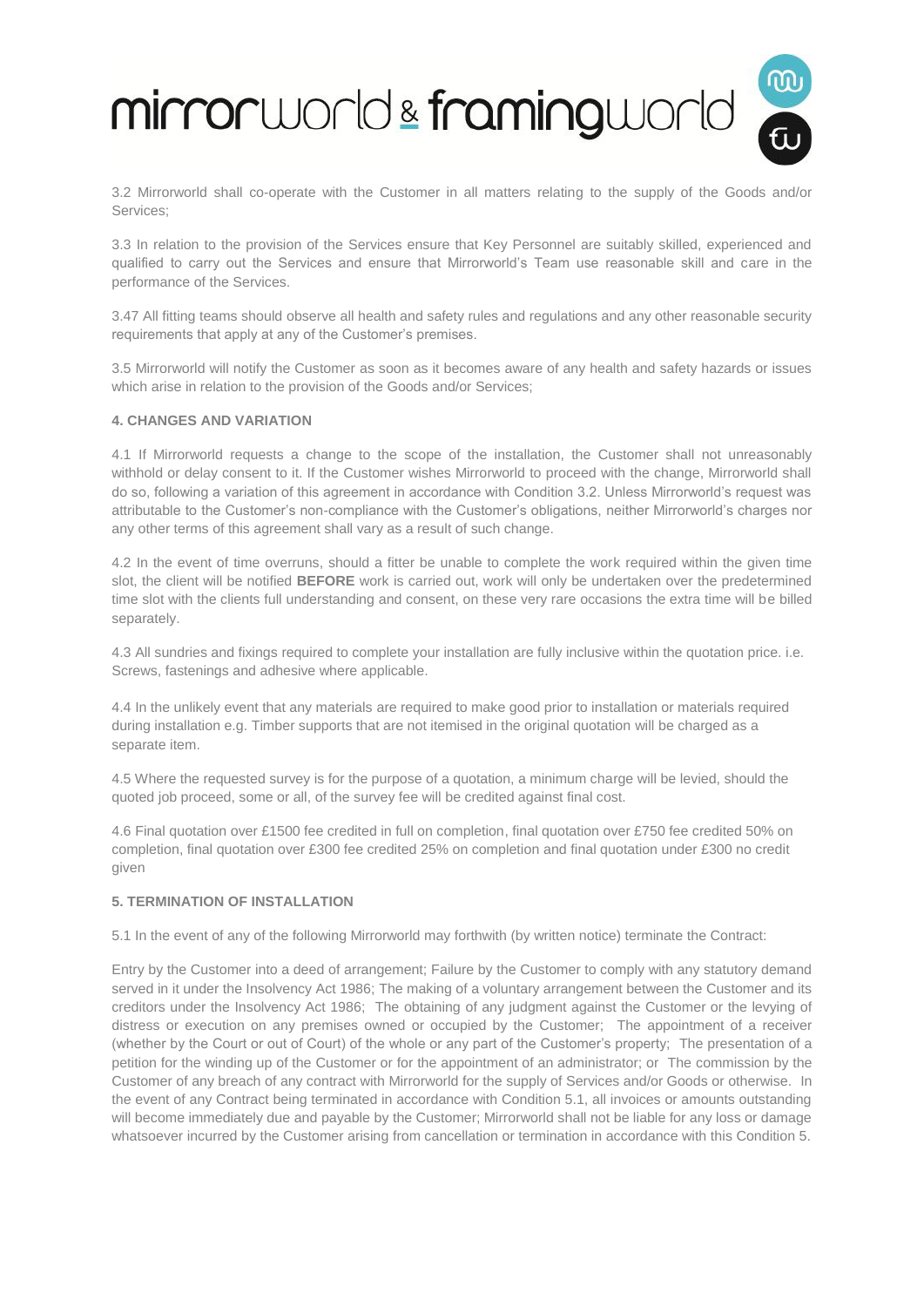# mirrorworld & framingworld

5.2 Installation bookings accepted by Mirrorworld can only be cancelled by the customer with the written consent of Mirrorworld, such consent to be in Mirrorworld's absolute discretion and then only upon payment of a reasonable cancellation charge which shall include expenses already incurred or committed and shall take account of related commitments made by Mirrorworld.

### **6. Liability**

6.1 Mirrorworld shall be under no liability in respect of any defect arising from fair wear and tear, wilful damage, negligence, abnormal working conditions, failure to follow Mirrorworld's instructions (whether oral or in Writing), misuse or alteration or repair of the Goods without Mirrorworlds approval;

6.2 All installations are carried out at customers own risk, we will not be responsible for any damage that may occur during installation due to incorrect sizes, inadequate access etc.

6.3 Subject as expressly provided in these Conditions, and except where the Goods are sold to a person dealing as a consumer (within the meaning of the Unfair Contract Terms Act 1977), all conditions or other terms implied by statute or common law are excluded to the fullest extent permitted by law.

6.4 Mirrorworld shall have no liability to the Customer for any loss, damage, costs, expenses or other claims for compensation arising from any Document or instructions supplied by the Customer which are incomplete, incorrect, inaccurate, illegible, out of sequence or in the wrong form, or arising from their late arrival or nonarrival, or any other fault of the Customer

**6.5** Except in respect of death or personal injury caused by Mirrorworlds negligence, or liability for defective products under the Consumer Protection Act 1987, Mirrorworld shall not be liable to the Customer by reason of any representation (unless fraudulent), or any implied warranty, condition or other term, or any duty at common law, or under the express terms of these Conditions, for loss of profit or for any indirect, special or consequential loss or damage, costs, expenses or other claims for compensation whatsoever (whether caused by the negligence of Mirrorworld, its employees or agents or otherwise) which arise out of or in connection with the supply of the Goods and/or Services (including any delay in supplying or any failure to supply the Goods and/or Services or at all) or their use or resale by the Customer, and the entire liability of Mirrorworld shall not exceed the price of the Goods and/or Services, except as expressly provided in these Terms.

### **7. FORCE MAJEURE**

7.1 Mirrorworld shall not be responsible for failure to perform under these Conditions if caused by circumstances out of its control, including but not limited to fire, strike, government order, act of God, act or war or terrorism, extraordinary act of nature, court orders, unavailability of supplies, parts or power.

7.2 In the event of an occurrence as mentioned above Mirrorworld shall have the option in its absolute discretion of canceling or suspending all or any of the supply Services and these shall be no liability whatsoever on Mirrorworld as a result of such cancellation.

### **8. ASSIGNMENT/SUB-CONTRACTING**

8.1 The Customer may not delegate or assign any duties or rights under these terms without Mirrorworld's prior written consent. Any unauthorized delegation or assignment in violation of this Condition is void and Mirrorworlds shall have no obligations towards such parties.

8.2 Mirrorworld reserves the right to delegate or assign any duties or rights under these terms. For the avoidance of doubt this includes delegation of its Services obligations to a third party contractor.

### **9. RIGHTS OF THIRD PARTIES**

9.1 A person who is not party to the Contract has no rights to enforce any term of this Contract under the Contracts (Rights of Third Parties) Act 1995.